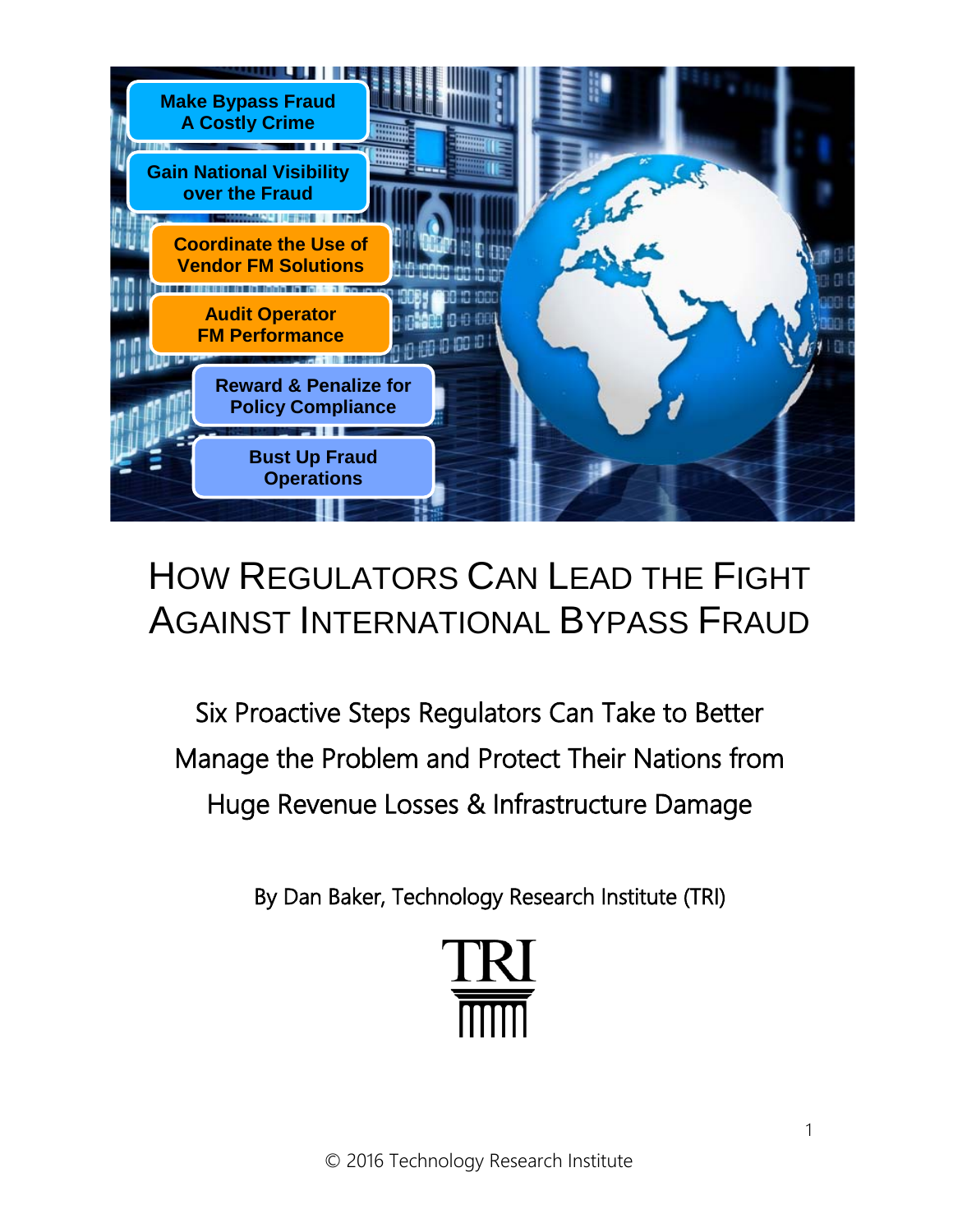Sponsored by LATRO Services, Inc.



# No one can give you an accurate worldwide figure on the taxes lost and national infrastructure damaged due to international bypass fraud via illegal SIM Box activity.

In fact, no international or watchdog organization — ITU, United Nations, etc. — has released authoritative figures on national losses from bypass.

Yet, to nations infected by International Bypass, the symptoms are very obvious: tax revenues from international voice traffic are in decline; the quality of voice service is getting worse; and licensed telecom operator profits are being hurt.

So, as a regulator, policy maker or law enforcement expert in an infected country, what can you do to improve the situation?

What steps can and should you take – at the national government level – to better protect your country's tax revenue, quality of communications, and national infrastructure?

Well, answering that question is the purpose of this white paper.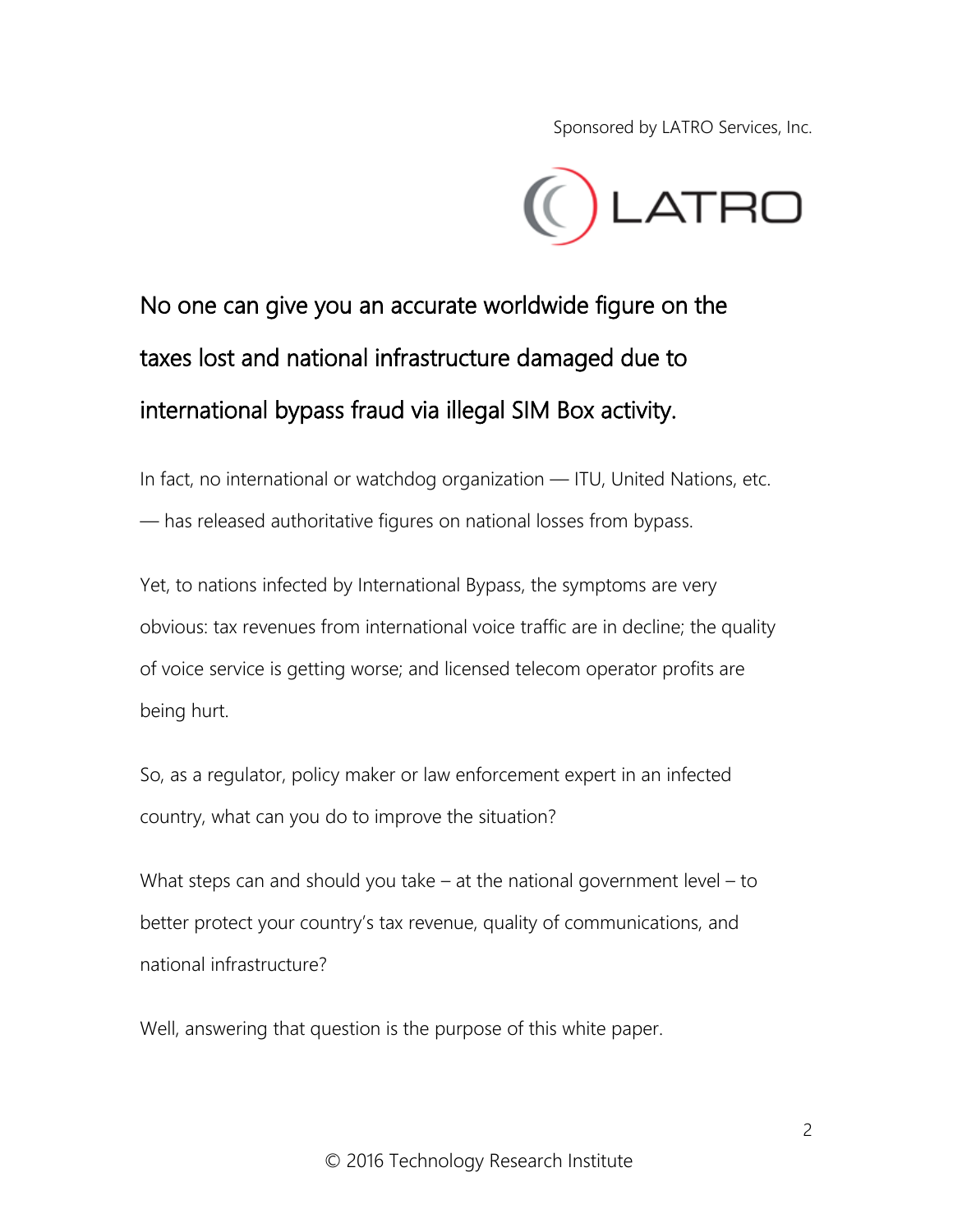Our aim is to offer some perspective and advice on national regulatory strategies to cure the bypass disease.

For the past few years, my organization, Technology Research Institute (TRI), has interviewed dozens of telecoms, consultants, and fraud management (FM) experts around the globe to get a handle on how telecom fraud is being detected and stopped. That research led us to publish a comprehensive 239 page report entitled, Telecom Fraud Management Services, Software & Strategies.

Our research concluded that SIM Box bypass is one of the toughest fraud problems telecom operators face. Globally, operators spend about \$51 million a year on bypass fraud management solutions each year. Operators actually detect and block fairly large volumes of SIM Boxes on a daily basis, yet sadly the problem very often doesn't go away.

In short, the fraudsters succeed despite the anti-fraud efforts of the operators. They simply replace the blocked SIM cards with fresh supplies of SIMs and continue their bypass!

At the national level, the problem goes even deeper. If one operator does an excellent job of cleaning its network of bypass, then the fraudsters will simply step up their attacks on the other operators in the country. So the net effect is that the losses and economic harm still occurs in the country.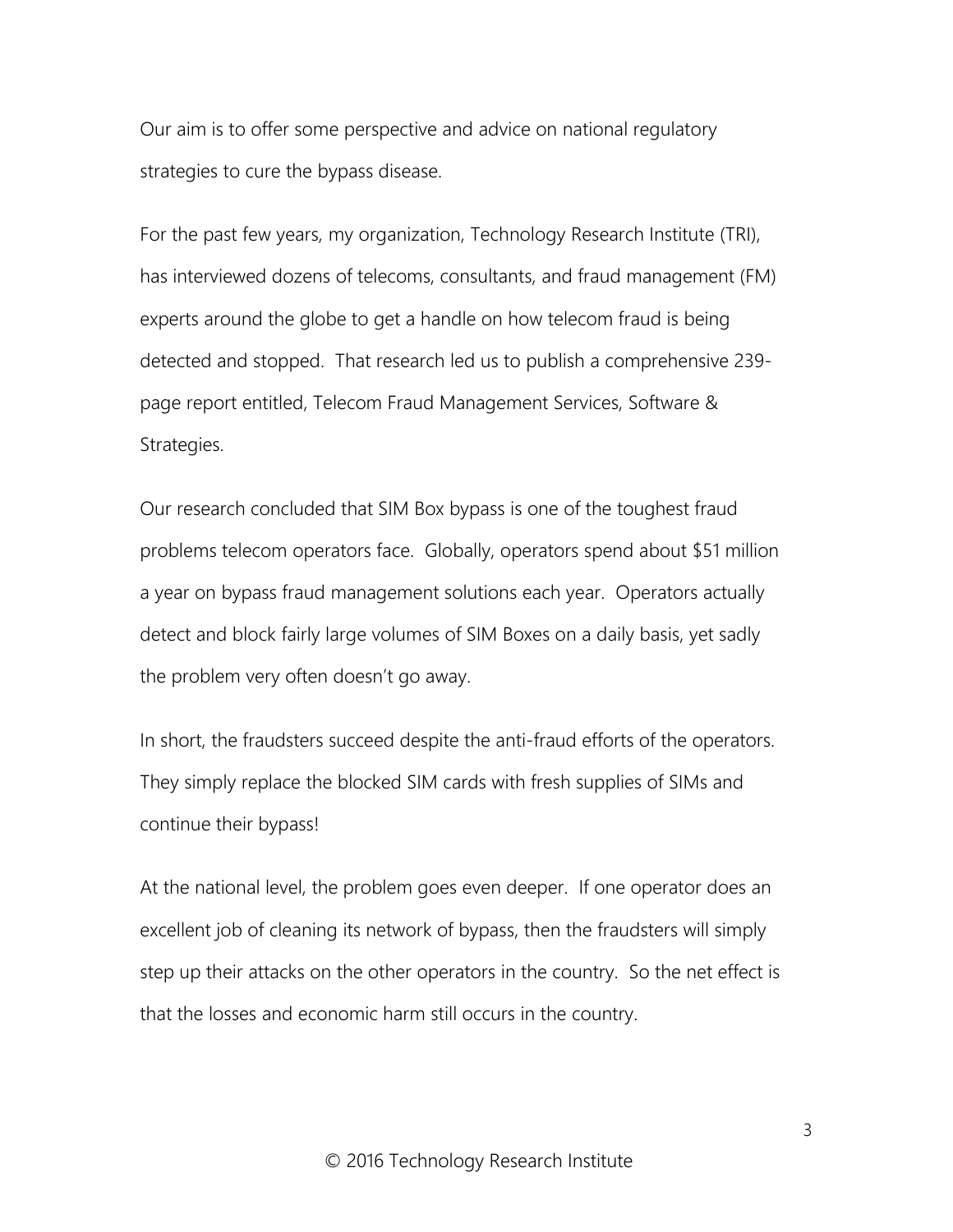Clearly then, it's time for national regulators to consider new options. For if they don't successfully manage and monitor bypass fraud on a national basis, the problem may never go away.

And if you agree that regulators need to proactively manage the bypass problem, how should they do that? What strategies make sense? And what are the lessons learned from regulators in other countries who struggle with the same fraud problem?

To help answer these questions, we'll cover the following topics to:

- Show the damage to financial and national infrastructure which is caused by bypass fraud;
- Explain the deceive, divide and conquer strategies fraudsters use to maximize the money they steal;
- Discuss why regulators should lead the national bypass FM effort rather than defer the problem to the licensed telecom operators.
- Recommend specific steps regulators should take to better manage and coordinate the national bypass fraud problem; and,
- Review the successful case of a regulator in the Middle East who took a leadership role in bypass control.

Let's begin.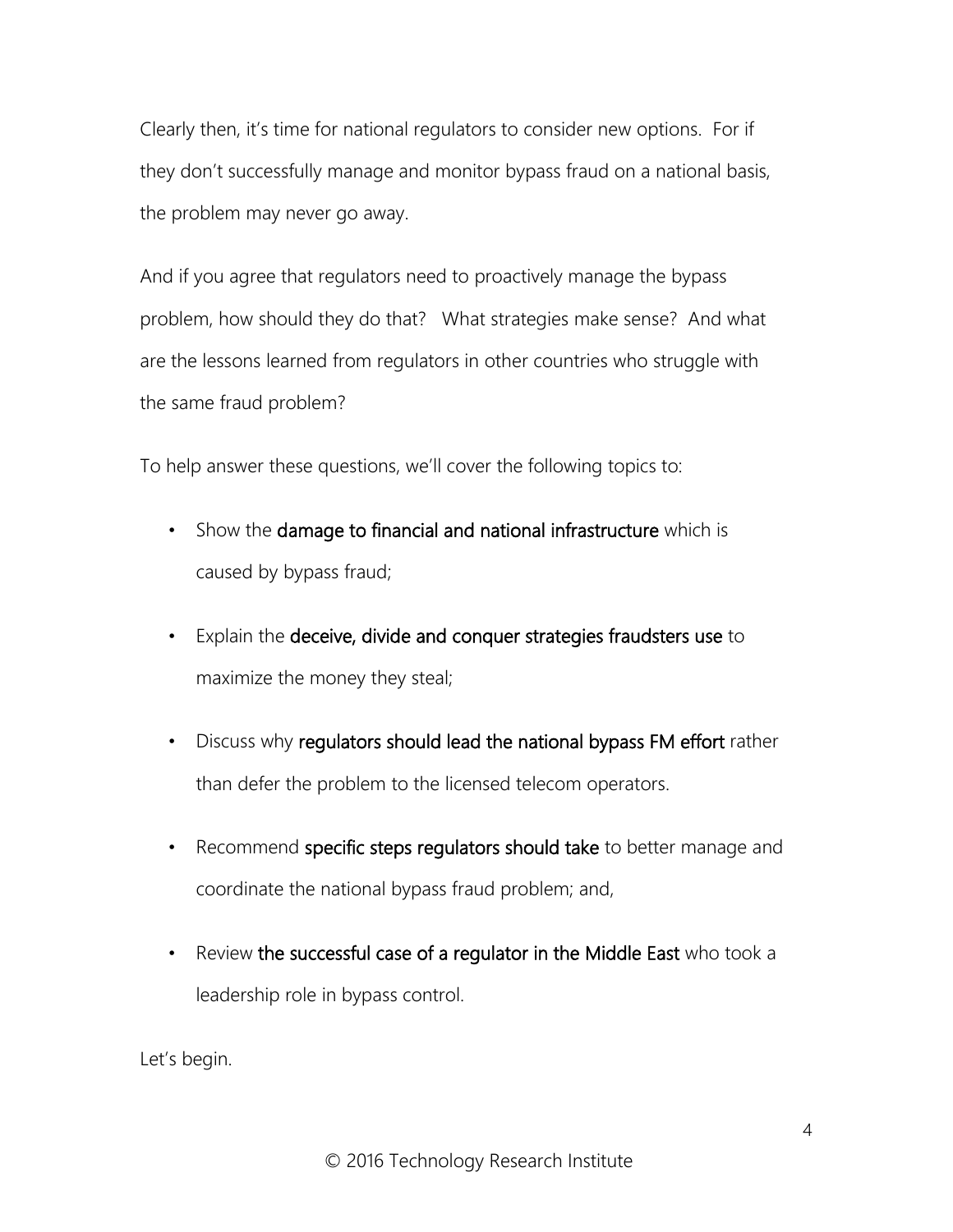# Overview of Financial & National Infrastructure Damage

The damage caused by international voice bypass is substantial and goes far beyond the loss of national tax revenue. Here's a quick rundown on its impact:

Financial & Revenue Loss

- Tax Revenue Loss As you well know, bypass causes huge losses in the international voice call taxes used to fund national infrastructure and other government programs.
- Operator Revenue Loss Unlicensed SIM Box operators rob the licensed telecom operators of their livelihood, jeopardizing their ability to compete and serve customers well.

## National Infrastructure & Service Quality Damage

- Damage to National Infrastructure When bypass fraudsters destroy the incentive for licensed operator to invest in their networks, the whole nation feels the impact of degraded comms infrastructure.
- Quality of Service Declines Fraudsters lower the average QoS of a nation's voice service because they use cheap, low quality equipment to cut their costs.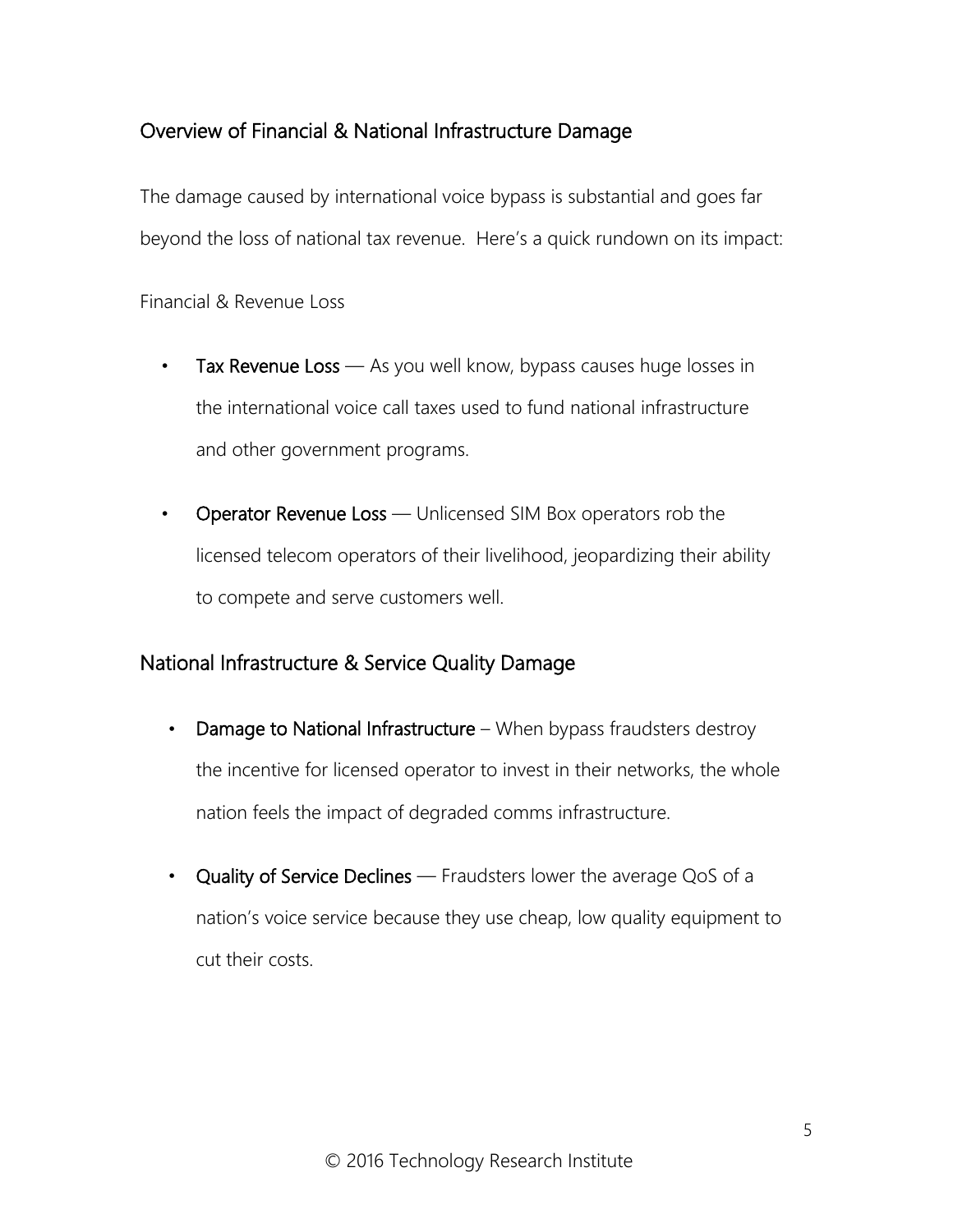# Security & Privacy Damage

- Lawful intercept systems are bypassed Illegal SIM Box terminated calls sidestep the lawful surveillance systems that police and intelligence agencies use to track criminals and terrorists.
- Voice Privacy and Security Protections -- Public networks have security, privacy, and encryption built in, but bypass networks are often sent in the clear allowing criminals or hackers to listen in on conversations.
- SMS messages are compromised SMS messages are also compromised by bypass. This is especially troubling since SMS has become a major communication channel for confidential and personal data. Application-to-Person (A2P) SMS termination is a huge growth area fueled by automated notification systems such as those within the banking, airline, and consumer retail markets.

# The Fraudster's Strategy: Deceive, Divide & Conquer

The battle to stop SIM Box bypass fraud has evolved into full scale electronic warfare as fraudsters constantly evolve their bypass techniques to avoid detection.

The fraudster's strategy is nationally focused: fraudsters purchase SIM cards from every mobile operator in a country, then, using antennas and SIM Boxes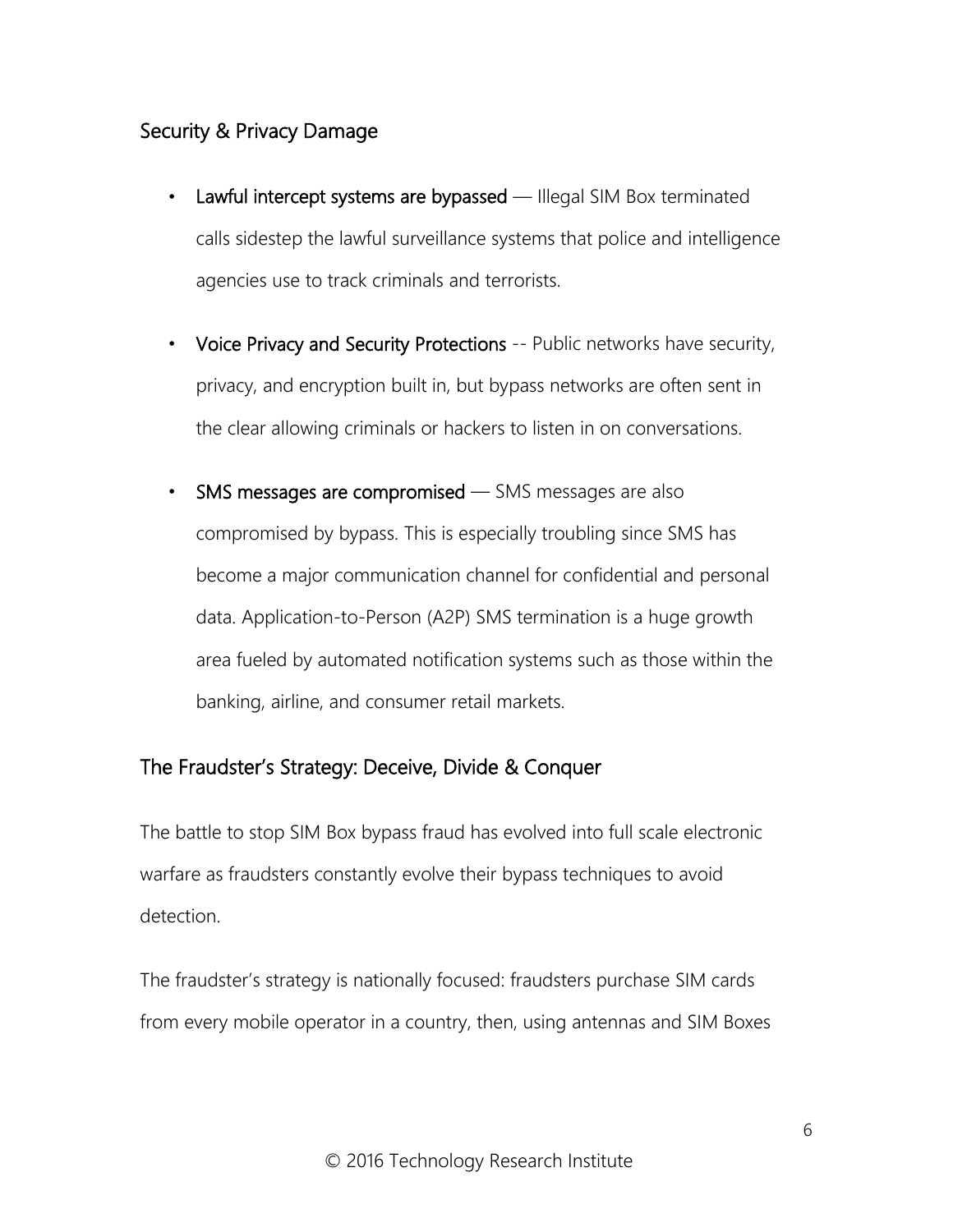located in highly populated regions, launch their bypass fraud across multiple networks.

### a. Deception: Flying under the Radar of Detection

Managing and controlling SIM Box bypass requires great FM sophistication. Control techniques -- such as test call generation and usage pattern analysis - that worked well only a few years ago have been largely neutralized by the fraudsters.

Perhaps the most powerful deception tool in use by fraudsters today is the SIM Server, which enables fraudsters to control bypass operations from a central location. A SIM server -- in a country like Monaco, Jamaica, or anywhere else – can control device Gateways in the infected country.

With SIM Servers, SIM cards no longer need to be physically in the local infected network, only the antennas that dump the fraudulent traffic onto the local mobile network.

Most importantly, the SIM Server allows the fraudster to "fly below the radar" of detection by lowering the usage of each SIM card to an absolute minimum. Large storage banks of SIM cards allow the fraudster to rapidly and automatically rotate a SIM card's usage so it doesn't alert FM systems.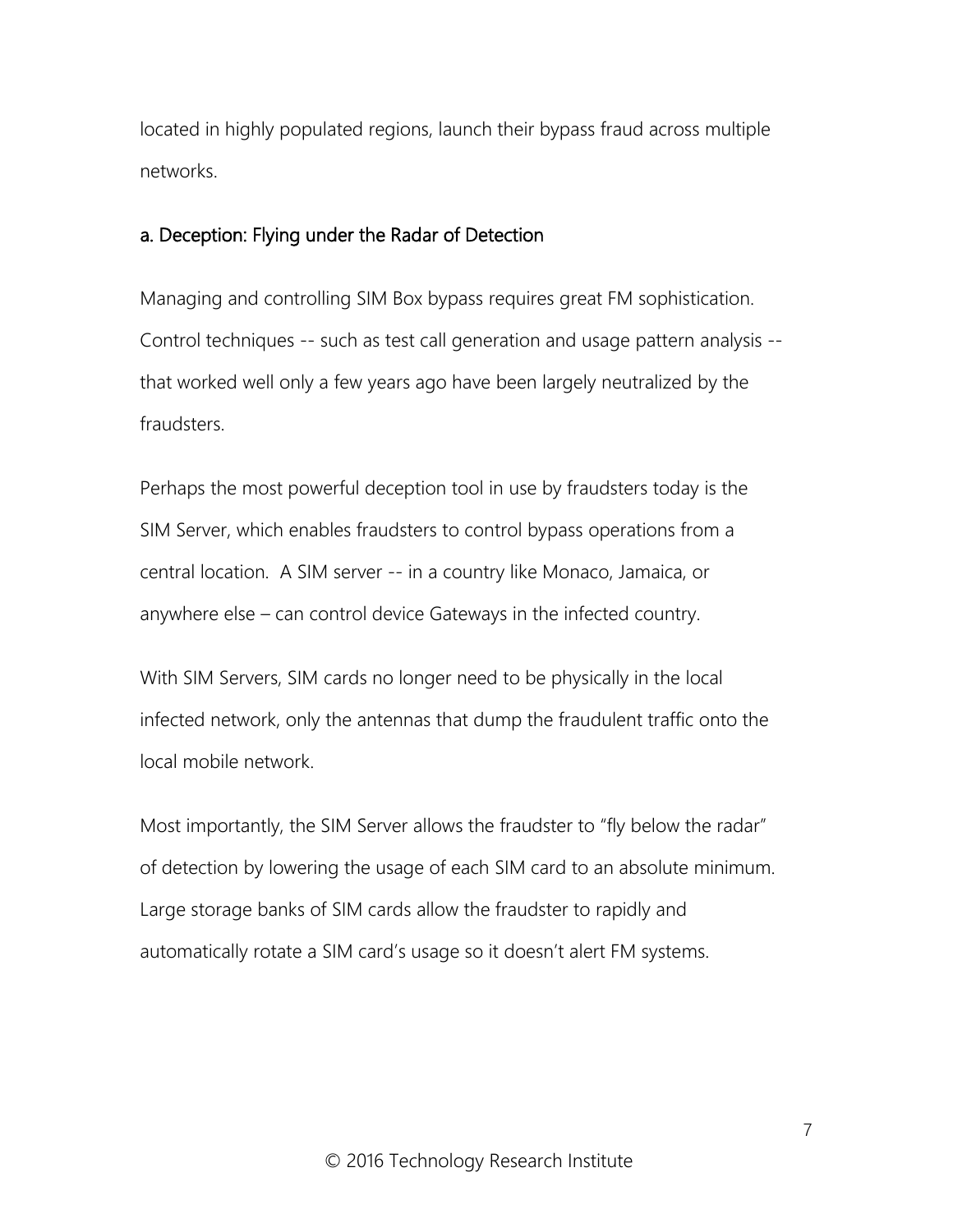In addition to their smart use of SIM Servers, fraudsters have also learned how to better foil the test calls operators and governments use to discover which SIM card IDs are actually being used for fraud traffic.

#### b. Divide & Conquer: How Fraudsters Play Operators Against Each Other

Fraudsters use a national strategy that cuts across all the operators in a country. Their strategy is very simple: choose the routes of least resistance.

Let's say there are three mobile operators in a country. Big Mobile and Medium Mobile are the largest mobile operators in the country and they each have very good SIM Box defenses in place. However the third and smallest operator, Small Mobile, has minimal FM detection capability.

Well, in that case, fraudsters can push more traffic onto Small Mobile's SIM cards. Yet notice what happens: even though Big Mobile and Medium Mobile do a good job of bypass blocking on their own networks, the amount of bypass on a national level remains the same because fraudsters diverted traffic to Small Mobile's SIM cards. Bottom line: the nation loses the same amount of tax revenue and the harm to the national infrastructure still occurs.

The other issue is that Small Mobile stands to gain financially from the fraudster's bypass activity. Normally, Small Mobile would receive a small share of domestic voice traffic, but if fraudsters are redirecting traffic through its SIM cards, it's making money and there may be no incentive for it to block SIM Box bypass traffic at all.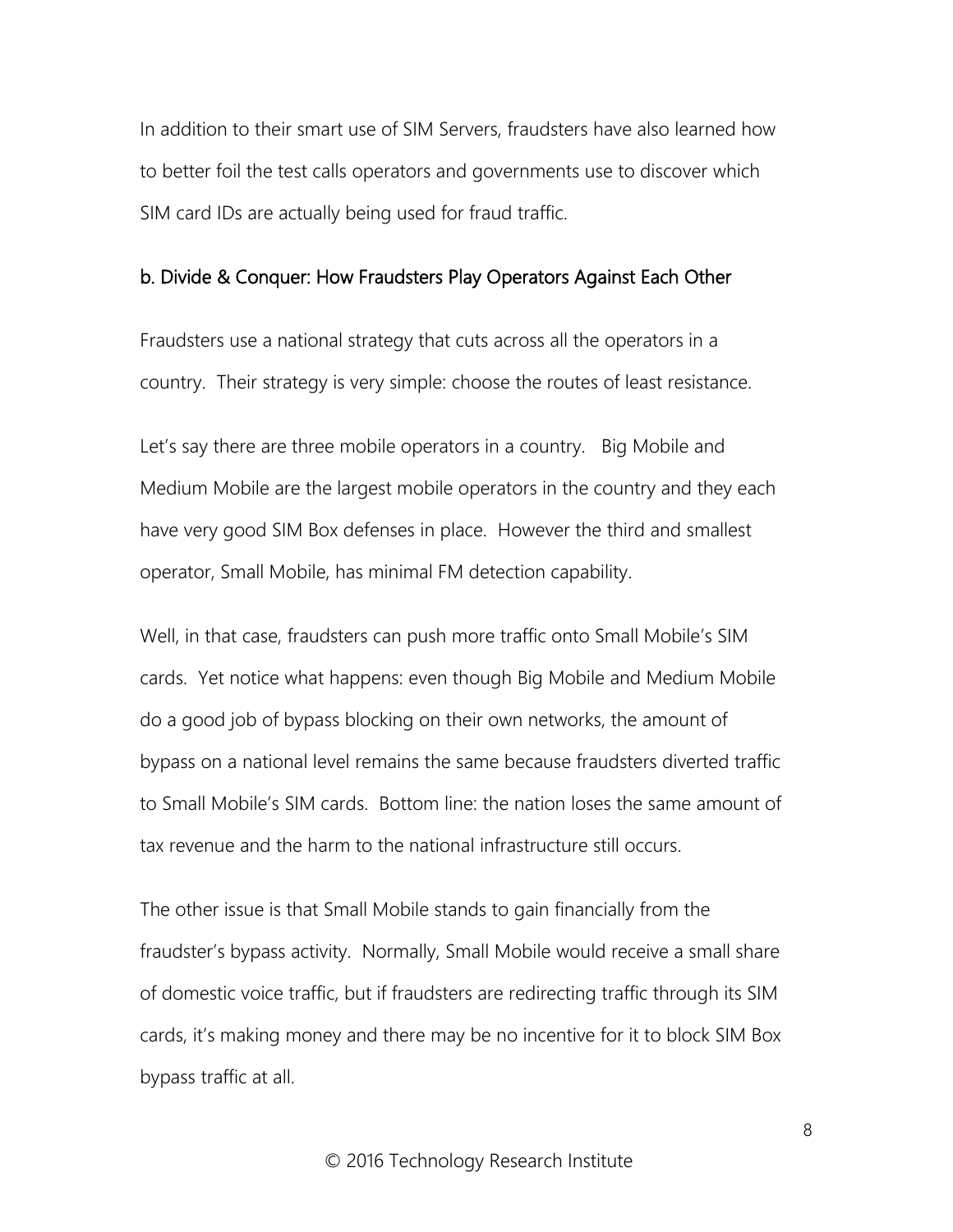## Why Regulators Should Lead the Fight to Stop Bypass in a Nation

When you understand how fraudsters are experts at flying under the detection radar and at shifting their traffic to operators with weakest fraud controls, I think the rational choice is for regulators to step up and coordinate the SIM Box bypass problem directly.

Let's face it: the regulator in each country is best positioned to facilitate collaboration of the fraud management activities across operators, direct a national strategy, and audit the operators to ensure their programs are effective.

Now it's true that taking the lead in fraud control operations is a new role for many regulators. SIM Box fraud management is usually considered the responsibility of the mobile operators themselves since it requires deep technical and network expertise.

However, mobile operator themselves generally do not have deep enough expertise in SIM Box FM, so they frequently hire FM vendors to do this work on a contract or managed service basis anyway.

Regulators, likewise, can also engage these SIM Box FM vendors to implement and manage the technical details of their bypass blocking strategy.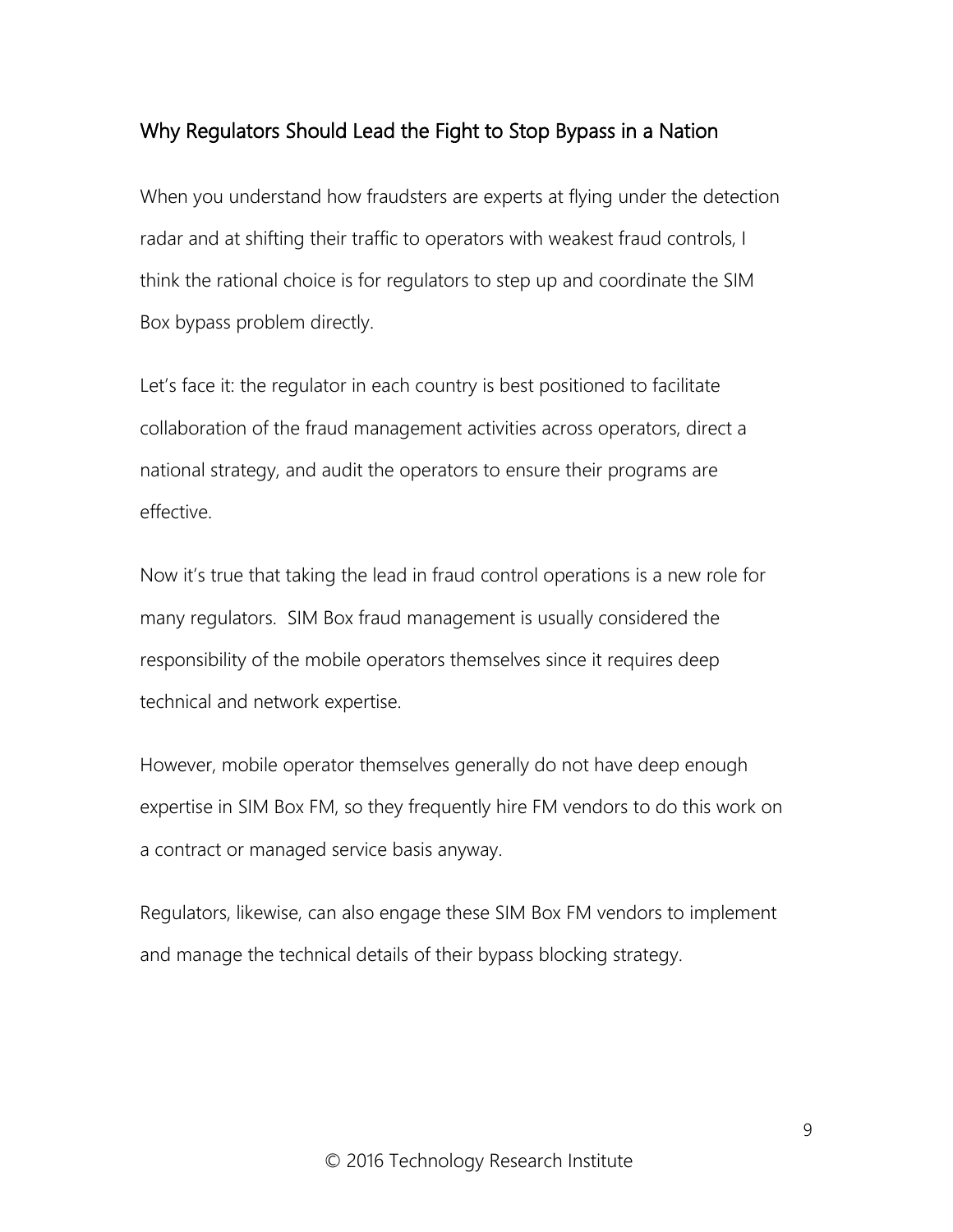## Six Steps Regulators Should Take to Control SIM Box Fraud

So if regulators should facilitate and coordinate SIM Box FM at a national level, what specifically should they do? Well, here are six key strategies to consider.

1. Write Laws that Make Bypass Fraud a Costly Crime to Commit -- In many nations, there are no laws that specifically prohibit SIM Box bypass. In other nations, the penalties for committing the fraud and breaking the laws are too light. For example, in one country, SIM Box operators are fined \$10,000 for a violation. However, they can easily earn that amount back within a few days of operating SIM Boxes. Such light penalties do not deter fraudsters from continuing their operations.

2. Gain National Visibility over SIM Box Fraud Activity - Advanced data analytics systems are available that can detect every SIM Box as it's activated on a particular network, though such systems may not be installed on all networks. Another technique is to run test call campaigns that analyze how international calls are being routed through the fraudsters.

The beauty of monitoring across telecom operators is that a regulator gains a macro level understanding of the SIM Box fraud occurring across the country. Once the activity of fraudsters is understood, the regulator can then develop a strategy to prioritize the defensive measures, zero in on hot spots, and conduct "drive-by" antenna location in specific neighborhoods to determine the precise location of antennas, bust operations, and make arrests.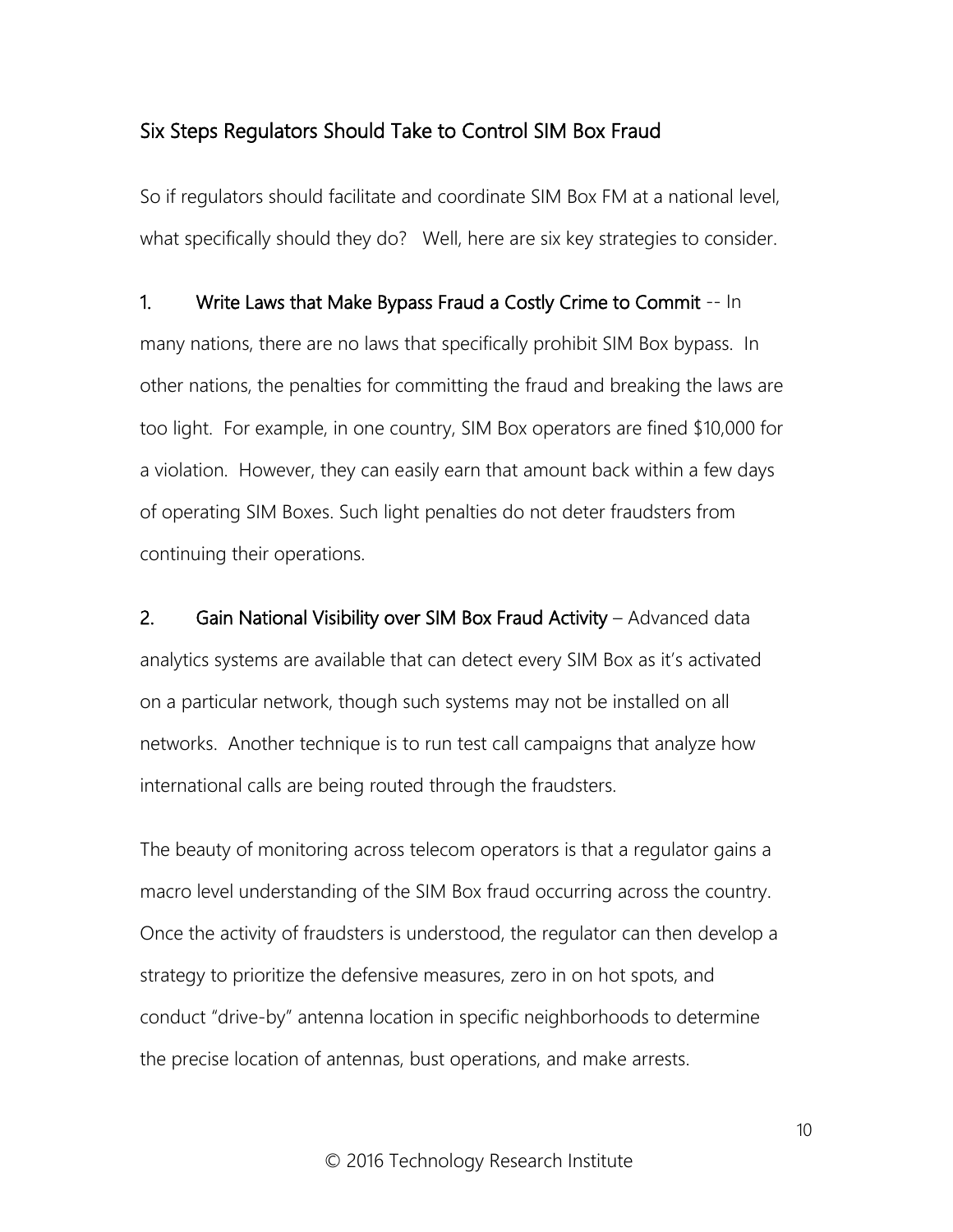3. Coordinate the Use of Vendor SIM Box FM Systems & Services – Here's one of the ironies battling SIM Box fraud: while the fraudsters play divide-andconquer against the operators, the operators themselves often fail to share FM intelligence, systems, and services with each other.

It's a great reason why regulators should take the lead in coordinating national and mobile operator efforts. For example, FM vendors sell test call services individually to mobile operators today. However, if test call services were a shared resource, detecting fraudulent interconnect routes would be more easily achieved for the benefit of all operators in a country.

The same goes for the advanced detection of illegal SIM Boxes using sophisticated data analytics systems. Advanced systems such as Protocol Signaling based analytic nodes are relatively expensive to deploy, yet probe systems dedicated to one operator's network at a time are less effective because the fraudster simply redirects its traffic to mobile networks not protected by the advanced systems. So sharing and coordinating the deployment of analytic resources across networks will surely pay dividends.

In summary, regulators should encourage shared FM resources whenever possible.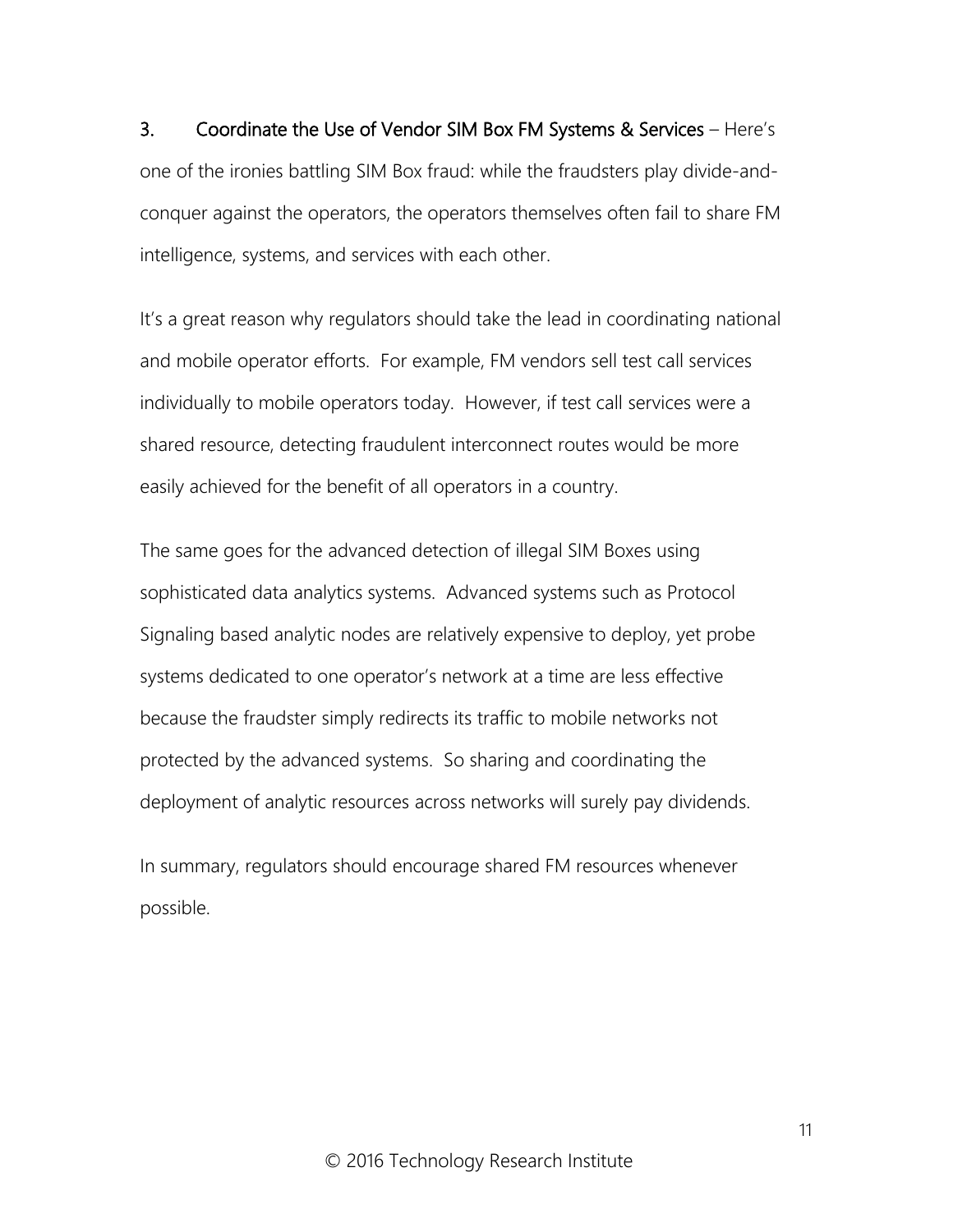4. Audit the FM Performance of Mobile Operators – Regulators must walk a fine line between managing SIM Box FM at a national level, and interfering with a mobile operator's own business operations.

Yet tension between regulator and the operator is natural when operators have not succeeded in controlling SIM Box fraud themselves. After all, a regulator must step in to protect its own tax revenue and maintain a healthy and high quality communications infrastructure.

Certainly, advanced systems that discover illegal SIM Boxes on the network are an excellent tool for running performance audits on mobile operators. Regulators should also run their own test call campaigns to validate how well the operators in their market are applying control systems. What's more, regulators can also collect and analyze Call Detail Records (CDR) supplied by the mobile operators to gain even deeper knowledge of the fraud patterns while appropriately guarding the privacy and trade secret nature of the CDR data owned by each operator.

5. Reward & Penalize Operators to Ensure Policy Compliance – SIM Box fraud cannot be stopped if one or two operators in a country are cheating by encouraging or turning a blind eye to fraudsters terminating bypass traffic through their SIM cards.

By ensuring that each and every mobile operator maintains a high standard of SIM Box FM, national tax revenues are bound to increase since fraudsters can no longer play one operator against another. Not only that, operators can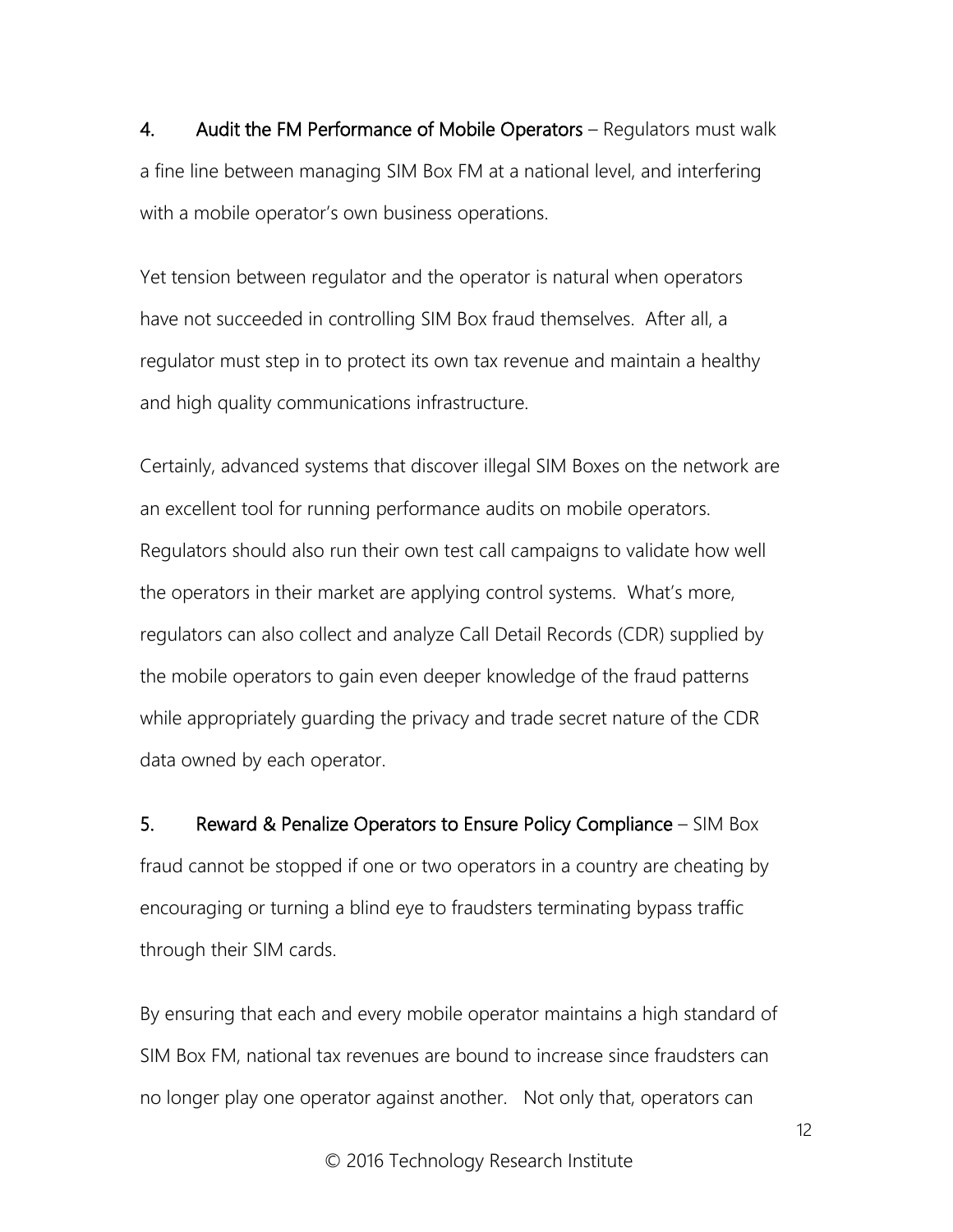safely invest in growth knowing that licensed operators are competing on a level playing field. Tighter control over SIM card sales, rewards for compliance, and penalties for poor FM performance are potent tools a regulator has at its disposal.

6. Bust Up SIM Box Operations & Make Arrests – The enforcement side of SIM Box defense is crucial because it frustrates and scares the fraudsters. When enforcement is weak or non-existent, fraudsters are emboldened to invest more in a country because their risks are much lower.

The regulator should coordinate the neighborhood deployment of specialized RF measurement equipment that pinpoints the actual location of the SIM Boxes and antennas. The police can then quickly go in to confiscate equipment and make arrests in one fell swoop.

### Jordan: A Successful Case in Regulator-Driven Fraud Management

As fraudsters continue to steal money and wreck infrastructure damage on countries around the world, regulators in many countries have begun to take a more active role in managing the national voice bypass fraud problem.

Jordan's Telecommunications Regulatory Commission (TRC) conducted a fullscale government-led program that has significantly reduced the amount of SIM Box fraud in the country.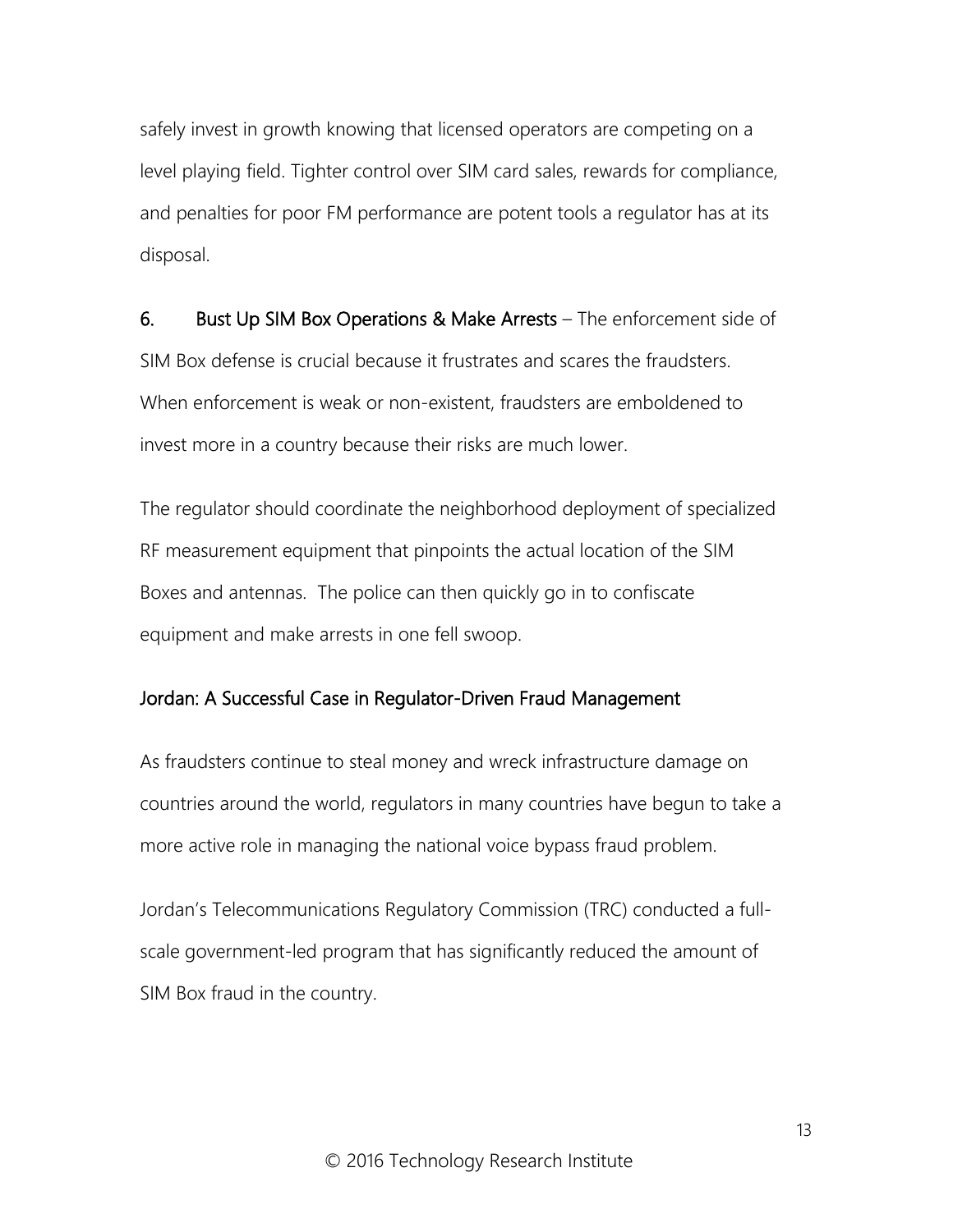Dr. Ghazi AL-Jobor, Chairman of the Board of Commissioners at TRC, said,

"As a regional leader, we have achieved tremendous success in Jordan by taking a centralized approach in eliminating bypass fraud. TRC has used its resources as a regulator to manage a well-orchestrated effort between operators, law enforcement, and LATRO to locate and eliminate illegal bypass fraud. Bypass fraud violates the Telecommunications Law in establishing, operating, or managing a Public Telecommunications Network for the purpose of providing Public Telecommunications Services without having the required licenses from TRC and connecting his network with another Telecommunications network without having the right to do so in order to terminate international call to the national telecom operators in Jordan illegally. TRC's actions have helped restore revenue to the operators, increase tariff receipts for the government, preserve the Privacy and Quality of Service for the citizens of Jordan, and protect the National Security."

In TRC's successful SIM Box mitigation program, critical data was combined from the Jordanian operators' fraud management systems in addition to TRC's own test and analysis, allowing TRC to successfully locate and arrest SIM Box operations and prevent further financial loss to the operators and the national government. More than 20 fraud operations representing more than 240 million annual minutes of bypass termination capacity were prosecuted to date.

Details on the program follow: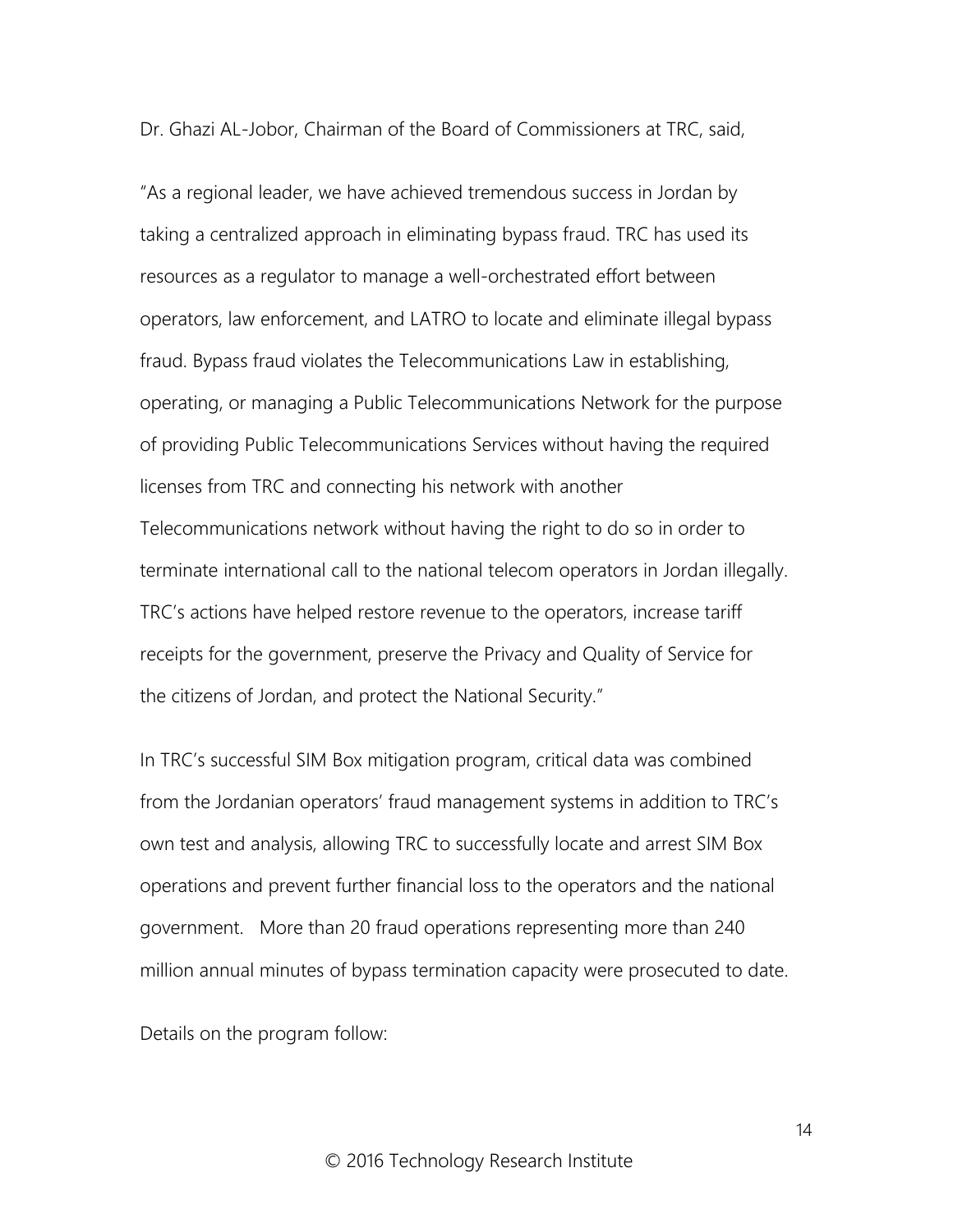Laws: Strong Anti-SIM Box Laws were Enacted – The Jordanian government implemented stiff financial and criminal penalties around the operation of unlicensed telecom services in the country.

• Monitoring: Test Call Services Monitor Each Operator in the Country. TRC ran test call and audited the mobile networks to discover which networks were most infected.

• Visibility: The Fraudsters' SIM Box Activity & Strategies were Exposed — Running all the detection data through a central analysis platform, TRC gained a comprehensive view of fraud activities across the country of Jordan.

• Detection: SIM Box Equipment Locations were Precisely Pinpointed — Using network data on SIM Box activity as a starting point, the project team used LATRO's Versaradio™ Radio Frequency (RF) investigation tool to identify the exact location of the actual SIM Boxes.

Enforcement: SIM Box Operations were Busted — TRC then mobilized its law enforcement resources to take action. In just a few months, authorities seized and confiscated SIM Box equipment with more than 500 gateway modems representing greater than 20M potential minutes of fraudulently terminated calls per month. This produced an estimated revenue savings of \$2M for the Jordanian government.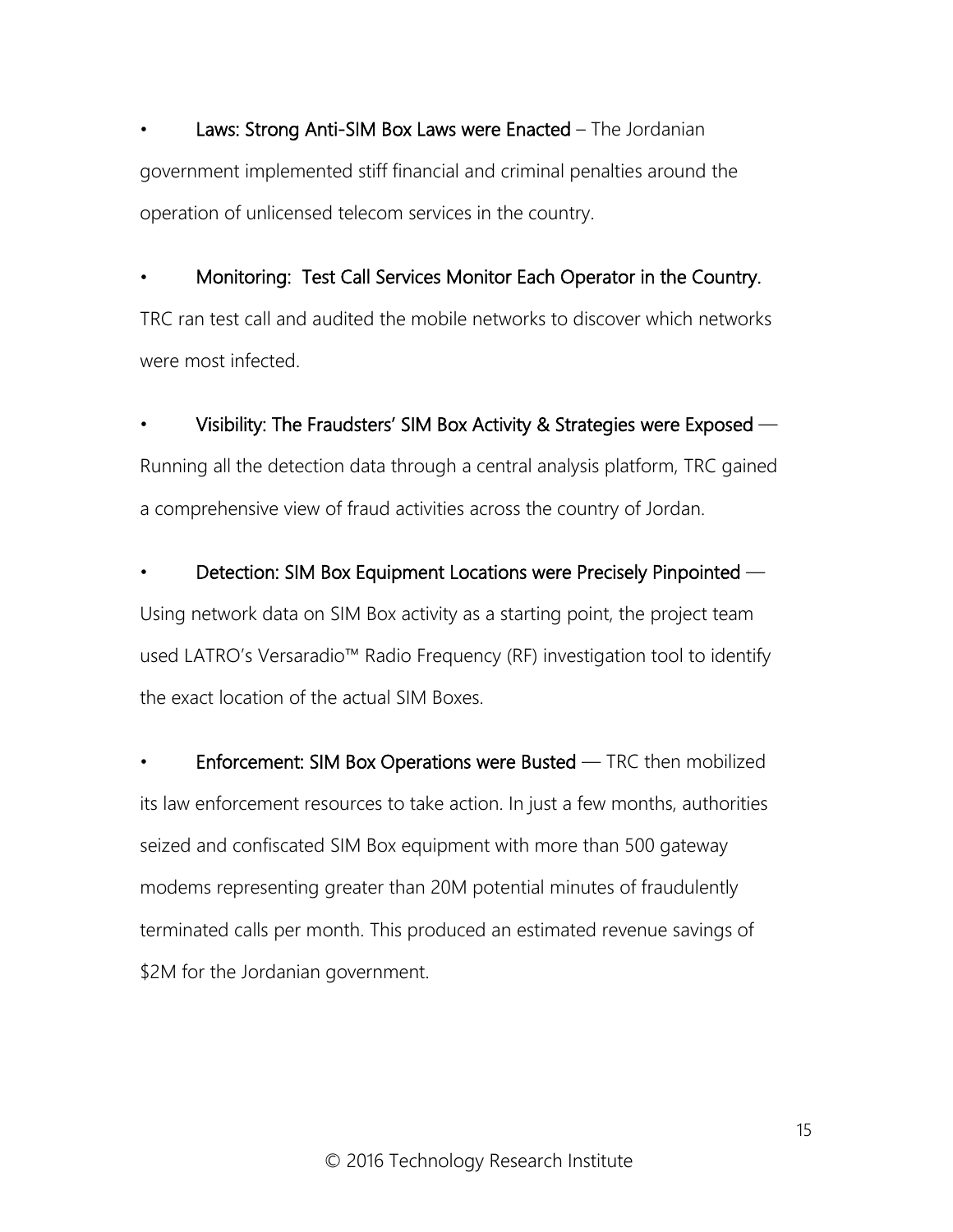## **Conclusion**

International bypass fraud is a major unsolved problem that costs nations major tax losses and communications infrastructure damage each year.

For years, regulators have waited in the wings hoping mobile operators would solve the problem on their own. But operators have not succeeded, in part, because fraudsters have become more sophisticated and skilled at pitting the licensed operators of a country against each other.

It's now crucial for regulators to step up and assume a far more direct role in managing SIM Box FM at a national level. The case study from the Middle East shows that regulators can succeed with national management programs that combine six key strategies:

- 1) Write laws that make bypass fraud a costly crime;
- 2) Gain national visibility over SIM Box fraud;
- 3) Coordinate the use of vendor FM solutions;
- 4) Audit FM performance of mobile operators;
- 5) Reward & penalize operators to ensure policy compliance; and,
- 6) Bust up fraud operations & make arrests.